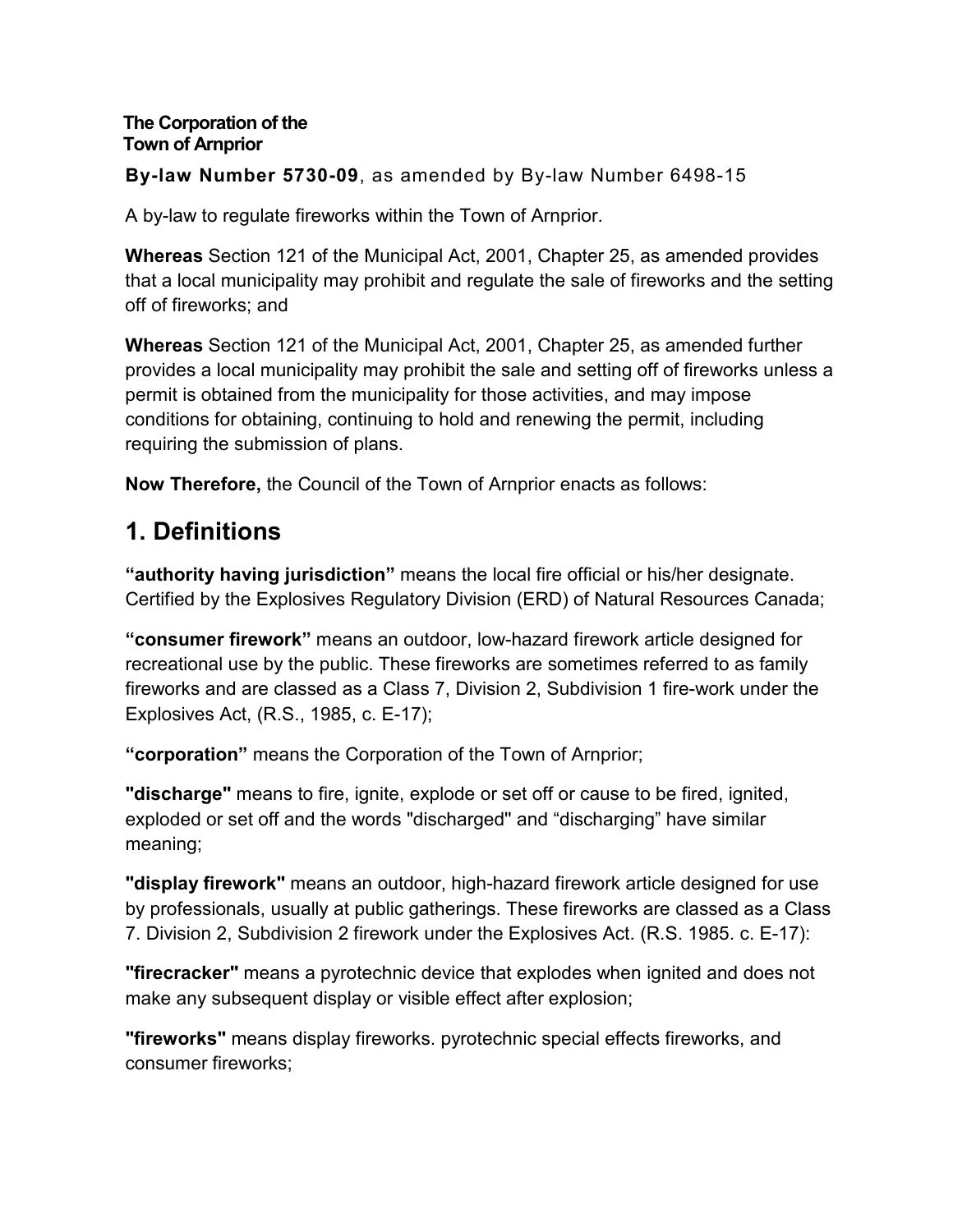"**fireworks supervisor**" means the person who is qualified under the Explosive Act to conduct display fireworks. This includes being responsible for display approval, who is an approved purchaser and is in a position of primary liability in the event of a mishap;

**"flying lanterns"** means a product resembling a small translucent hot-air balloon fueled by an open flame, also having other product names (Sky Lantern, Chinese Lantern and Kongming Lantern)

**"list of authorized explosives"** means the published list of fireworks and pyrotechnic articles from Natural Resources Canada. Part 3a manufactured in Canada and Part 3b manufactured abroad.

**"street"** means any common and public highway, street, avenue Parkway, driveway, square, place, bridge or trestle, any part of which is intended for or used by the general public for the passage of persons and vehicles.

# **2. Discharge of Firecrackers and Prohibited Fireworks**

- a) No person shall discharge any firecrackers
- b) No person shall discharge any firework that is not published in the most recent list of authorized explosives from Natural Resources off Canada.
- c) No person shall ignite and/or release or permit the ignition and/or releasing of a product commonly referred to as a flying lantern as defined herein into the air within the Town of Arnprior.

## **3. Consumer Fireworks**

- a) No person shall discharge consumer fireworks in the Town of Arnprior at any time except:
	- i. Victoria Day, between dusk and 11:00 P.M.;
	- ii. the day immediately preceding Victoria Day, between dusk and 11 :00 P.M.:
	- iii. the day immediately following Victoria Day. between dusk and 11:00 P.M.;
	- iv. Canada Day, between dusk and 11:00 P.M.;
	- v. the day immediately preceding Canada Day, between dusk and 11:00 P.M.:
	- vi. the day immediately following Canada Day, between dusk and 11:00 P.M.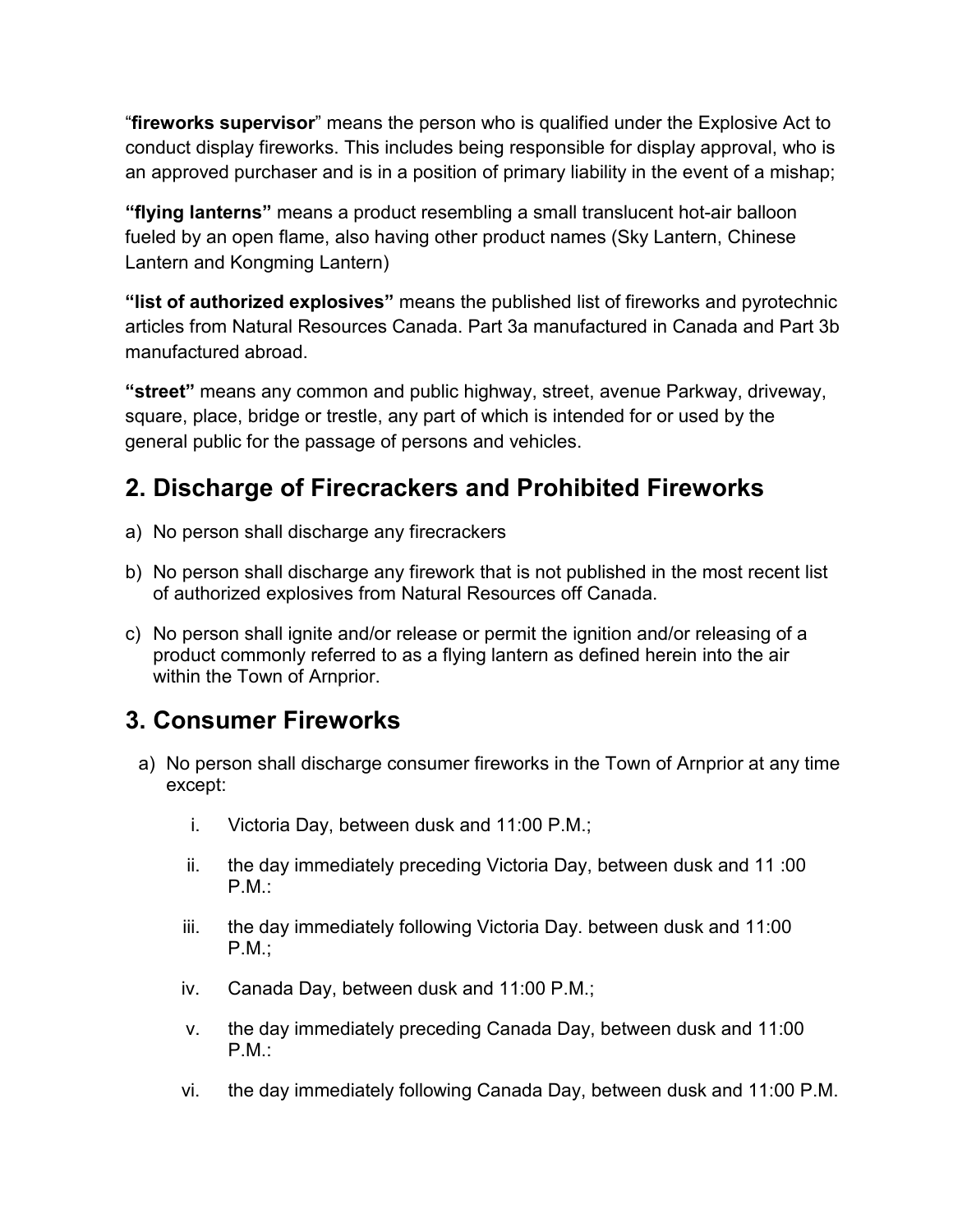- b) No person in the Town of Arnprior under the age of eighteen (18) years shall discharge any consumer fireworks except under direct supervision and control of a parent or guardian eighteen (18) years of age or over; and no parent or guardian of any person under the age of eighteen (18) years shall allow the person to discharge any consumer fireworks except when directly under their direct supervision and control.
- c) No person shall discharge consumer fireworks in the Town of Arnprior in such a manner that creates or may create a nuisance or that creates or may create an unsafe condition, risk from fire, risk of accident, injury or damage at or in respect any place, location or site, or in respect of any person, property or thing.
- d) No person shall discharge consumer fireworks in or into any building, doorway, or automobile.
- e) No person shall discharge consumer fireworks in or on any street or public place unless written consent to hold a special fireworks display has been obtained from the corporation.

### **4. Display Fireworks**

- a) No person or group of persons shall hold a display or discharge display of fireworks in the Town of Arnprior, at any time, without first obtaining a permit by the local authority having jurisdiction.
- b) Only persons who have successfully completed a fireworks supervisor's course and who holds a valid Fireworks Supervisor Card shall be eligible to make application for permit.
- c) No person or group of persons, other that the certified supervisor and apprentice(s) listed in the approved application/permit, shall be permitted to discharge display fireworks.

### **5. Application for Display Fireworks Permit**

- a) Every application for a permit shall be made to the authority having jurisdiction a minimum of thirty (30) calendar days prior to the date of the event where the proposed discharge of display fireworks is to occur.
- b) The authority having jurisdiction may impose such conditions upon issuance of a permit as he or she considers are required to ensure the safety of the public.
- c) The authority having jurisdiction has absolute discretion to refuse the issuance of a permit for any reason whatsoever and without limiting the generality of the discretion, a reason may include any provisions of this By-law, any other By-law, the Ontario Fire Code; any Act or Regulation; the past history, character or financial state of the applicant; the proposed location of display; insurance; safety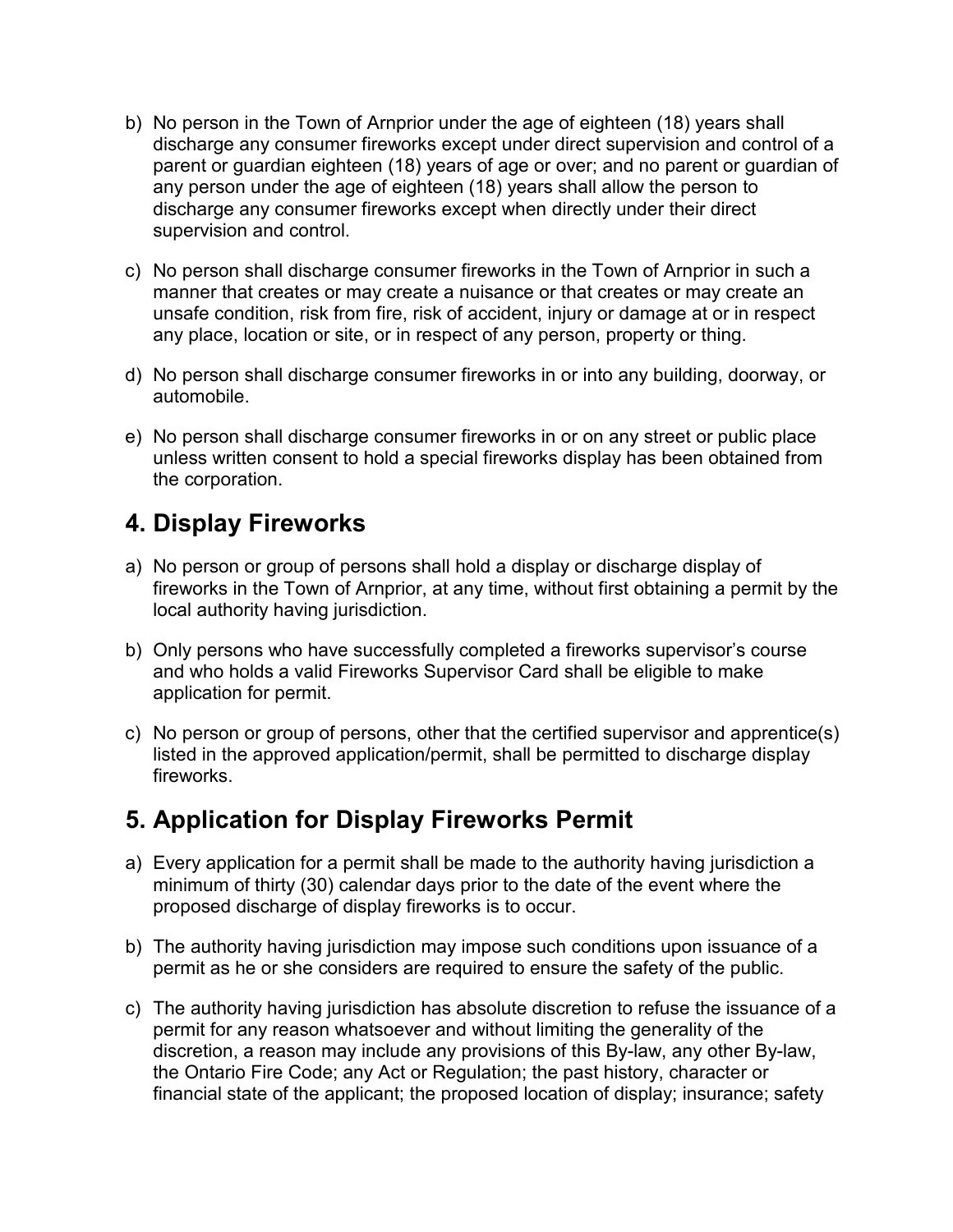measure to be taken or lack thereof; any environmental consideration; or any consideration regarding the safety of the public or of property.

- d) Every applicant shall be required to produce evidence of insurance providing proof of liability insurance in the minimum amount of two million (\$2,000,000) dollars and naming the Corporation as an additional insured.
- e) Where the proposed display location is a Corporation owned property, the applicant shall indemnify and save harmless the Corporation with respect to any and all actions arising either directly or indirectly from the display.
- f) Every application shall be submitted by the fireworks supervisor and shall include all information outlined in the Application for Event Approval/Purchase of Display Fireworks Form, attached as schedule "A"; and the information sheet, attached as schedule "B" of this By-law.
- g) Every application shall include payment to the corporation for a processing fee in the amount of fifty (\$50) dollars.

#### **6. Offences and Penalties**

- a) Every person who contravenes any of the provisions of this By-law is guilty of an offence.
- b) Every person who is convicted of an offence under this By-law is liable to a fine as provided for in the Provincial Offences Act. R.S.O. 1990. As amended.

This By-law shall come into force and effect on the day of its passing.

**Enacted and passed** this 27 day of April, 2009.

Original signed by

Terry Gibeau, Mayor **Monique Ouellet, Clerk**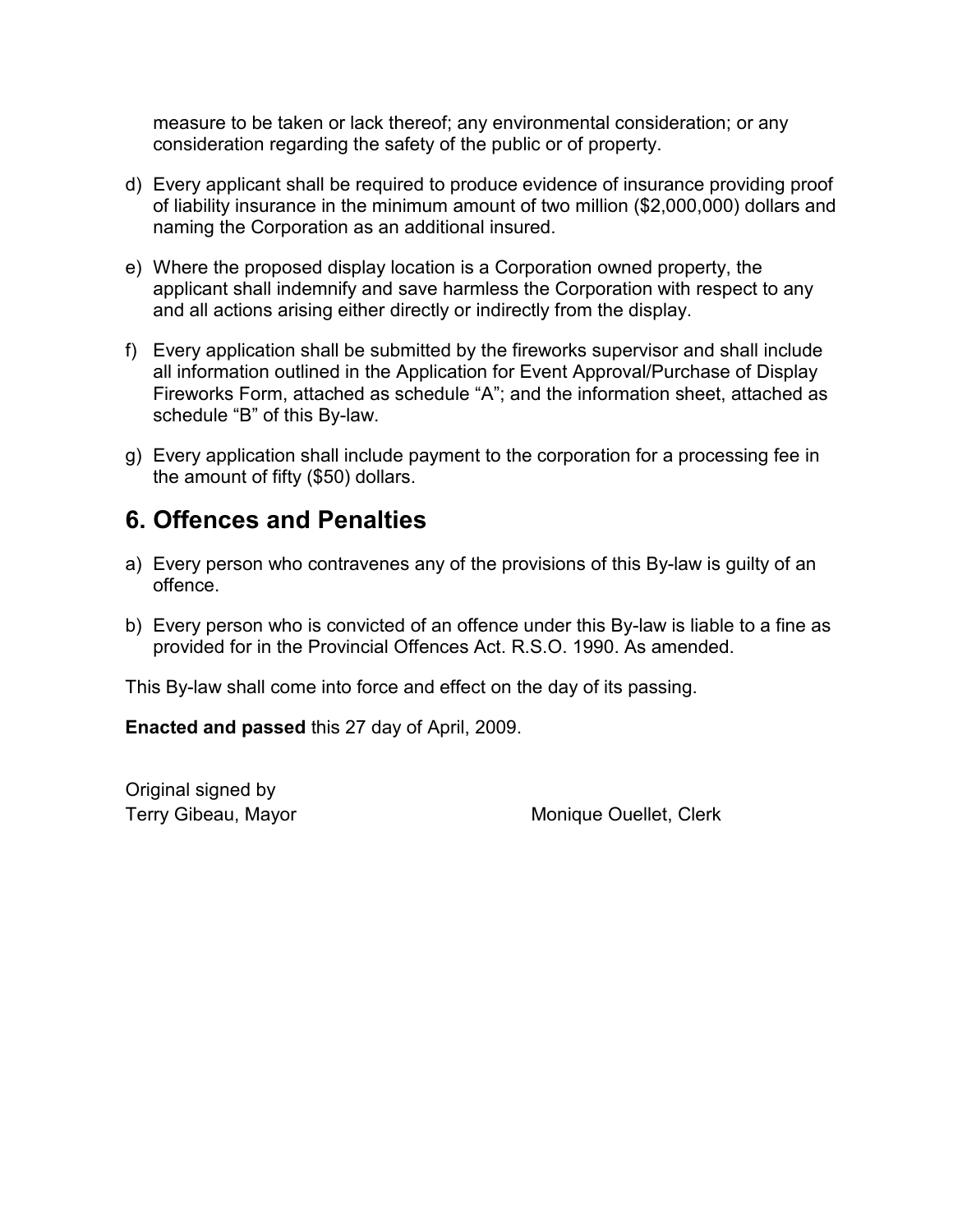### **Schedule "A"**

## **Application for Event Approval/Purchase of Display Fireworks Form**

Application by Fireworks Supervisor

| Organization/Applicant Name:____________________________Application Date:________                             |  |                                                                                                                |
|---------------------------------------------------------------------------------------------------------------|--|----------------------------------------------------------------------------------------------------------------|
|                                                                                                               |  | Supervisors Certificate #:_______________________________Expiry:________________                               |
|                                                                                                               |  |                                                                                                                |
|                                                                                                               |  |                                                                                                                |
|                                                                                                               |  | Telephone:__________________________Fax: _____________________Email:_______________________________            |
|                                                                                                               |  |                                                                                                                |
|                                                                                                               |  | Sponsoring Organization Address (if applicable): _______________________________                               |
|                                                                                                               |  |                                                                                                                |
|                                                                                                               |  |                                                                                                                |
|                                                                                                               |  |                                                                                                                |
| Alternate Date: 2008 - 2009 - 2010 - 2010 - 2010 - 2010 - 2010 - 2010 - 2010 - 2010 - 2010 - 2010 - 2010 - 20 |  |                                                                                                                |
|                                                                                                               |  |                                                                                                                |
| Place & Method of Fireworks Storage on Site:                                                                  |  |                                                                                                                |
|                                                                                                               |  | Name of Insuring Agency: Manual Communication of Insurance and The Manual Communication of Insurance and The T |
|                                                                                                               |  |                                                                                                                |
|                                                                                                               |  |                                                                                                                |
|                                                                                                               |  |                                                                                                                |
|                                                                                                               |  | Signature of Supervisor:___________________________________ Date:_______________                               |
|                                                                                                               |  | Signature of Sponsor/Agent:________________________________Date:________________                               |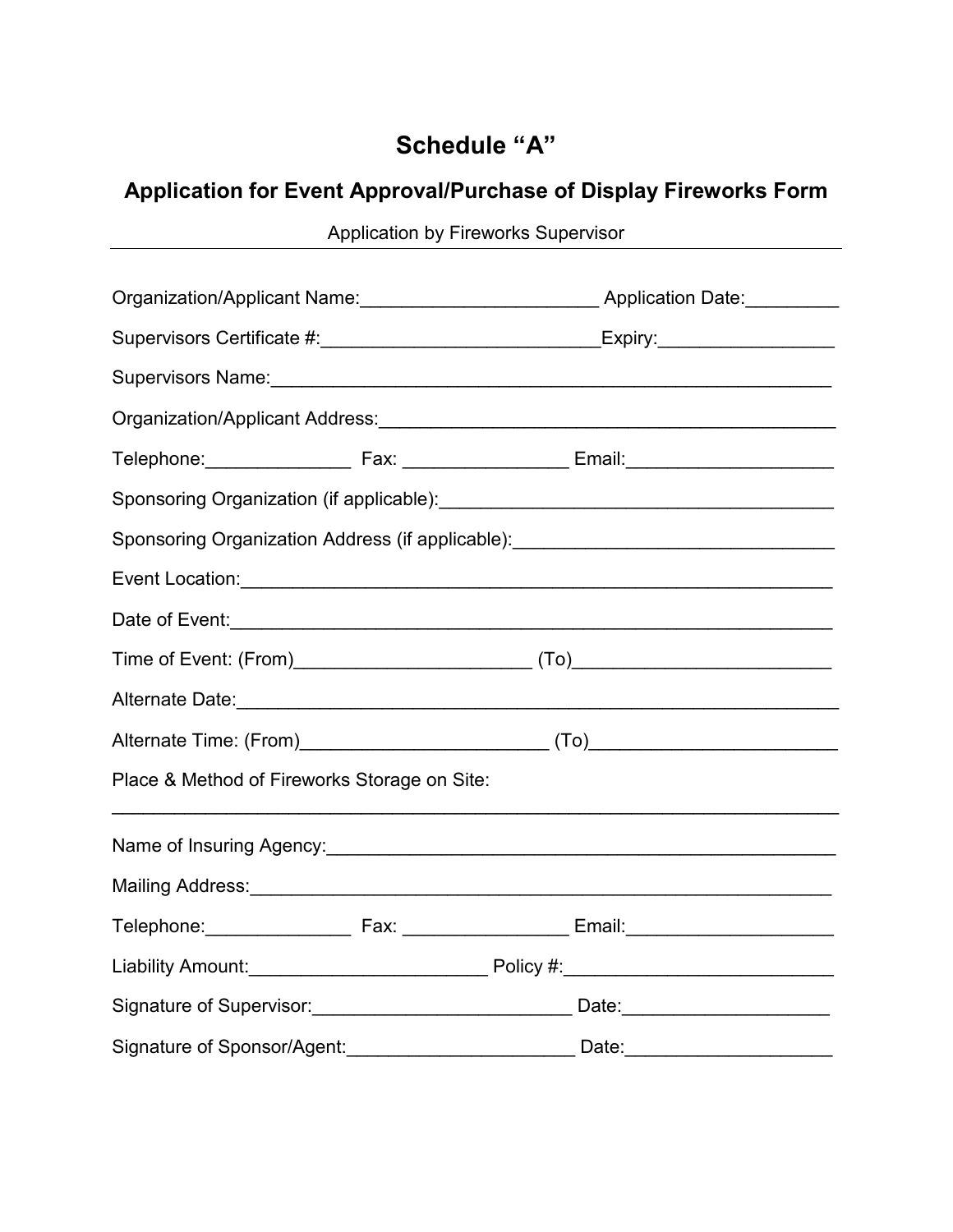The applicant acknowledges having read the fireworks By-law and agrees that the Corporation of the Town of Arnprior assumes no responsibility for loss of property or personal damage resulting from the aforementioned Display Fireworks event and herby agrees to indemnify and hold harmless the corporation from any and all claims whatsoever arising there from. The applicant also acknowledges they are familiar with, and will act in compliance with the Acts and Regulations pertaining to fireworks. The sponsor/agent acknowledges that this application may contain "personal information" as defined under the Municipal Freedom of Information and Protection Act, being the name and address of the sponsor/agent. Such information is required by the corporation for the proper administration of this event. The sponsor/agent hereby consents to any disclosure by the corporation of such information.

#### **Permission of Local Authority Having Jurisdiction**

| Corporation of the Town of Arnprior             |           |                                                                                                                                                                                                                                |  |
|-------------------------------------------------|-----------|--------------------------------------------------------------------------------------------------------------------------------------------------------------------------------------------------------------------------------|--|
| 105 Elgin Street West Arnprior, Ontario K7S 0A8 |           |                                                                                                                                                                                                                                |  |
| Telephone: 613-623-4231 Facsimile: 613-623-8091 |           |                                                                                                                                                                                                                                |  |
| Site Plan attached:                             | Yes<br>No |                                                                                                                                                                                                                                |  |
| Event Description attached: Yes                 |           | No                                                                                                                                                                                                                             |  |
| been denied.                                    |           | This application is approved subject to the conditions below; or this application has                                                                                                                                          |  |
| Conditions:                                     |           |                                                                                                                                                                                                                                |  |
|                                                 |           |                                                                                                                                                                                                                                |  |
|                                                 |           | Date: the contract of the contract of the contract of the contract of the contract of the contract of the contract of the contract of the contract of the contract of the contract of the contract of the contract of the cont |  |
|                                                 |           | Note: When approved, this application becomes the "Permit"                                                                                                                                                                     |  |
|                                                 |           | The supervisor must have copies of this form along with the site plan and even                                                                                                                                                 |  |

description on-site of the display, as approved by the AHJ. Copies should be made for any Certified Apprentice.